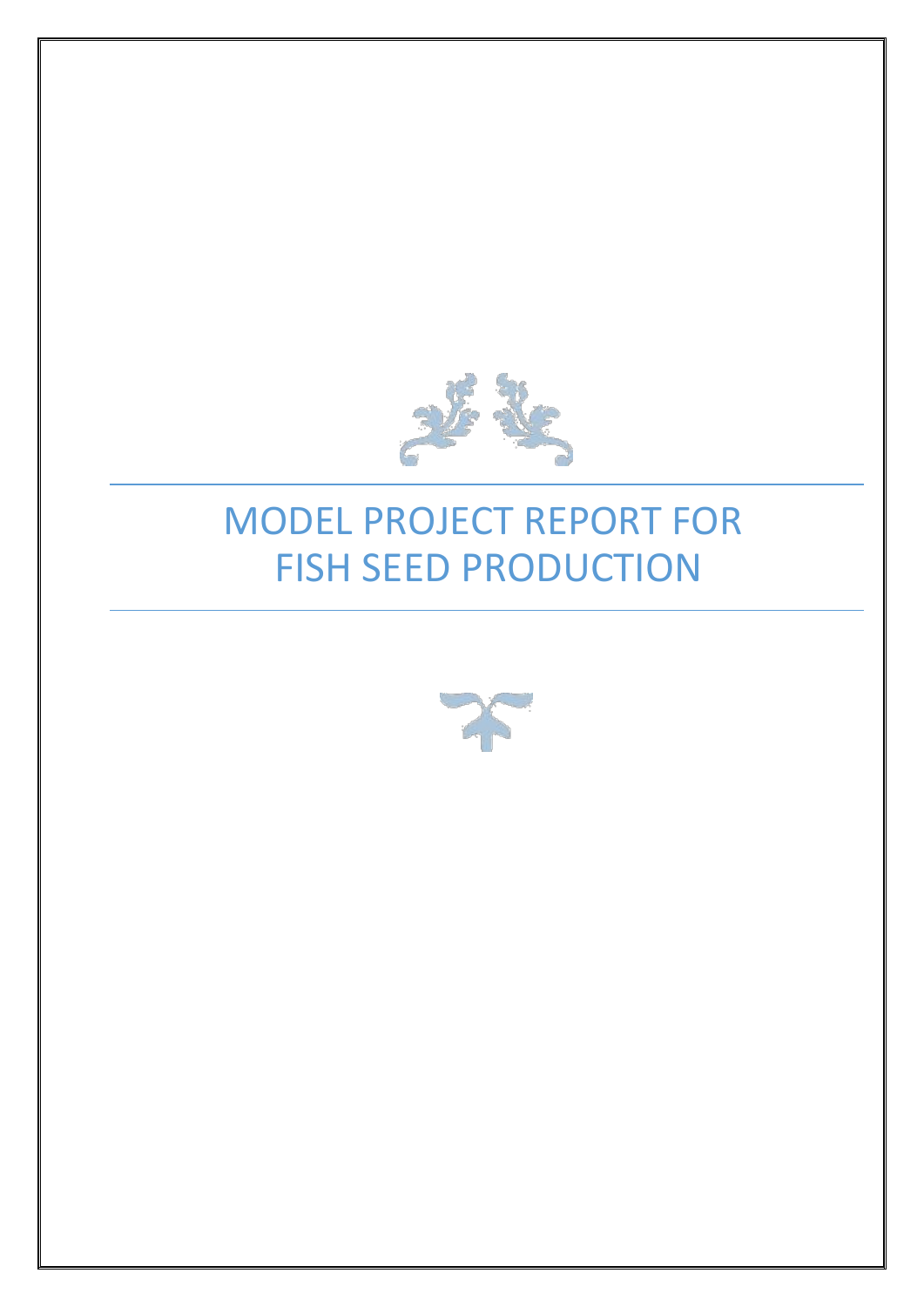## Fish Seed Production: Part-1: Spawn Culture

Young immature broodfish, also called "broodfish candidates" are usually selected from market size fish. Market size fish population available for selection of broodfish candidates should be healthy, uniform in size and well developed. Population consisting of fish of different age and size or produced in strongly overstocked/underfed pond are not suitable for selection. Selected fish must be reared in well managed fish ponds where standing crop of fish does not exceed 1.6-2.0 ton/ha.



To avoid difficulties of using broodfish of too big size, yearly recruitment rate of population should be 25–30%. The broodfish candidates may be stocked in those ponds where matured broodfish are kept in off season period. As feed requirement of broodfish candidates is different, market size fish ponds are not suitable for rearing broodfish candidates.

Ponds with large water surface area and water depth of at least 1.5 m are best for broodfish candidates. Stocking ratio of different species should be in accordance with the general principle of stocking of polyculture ponds. Filter feeders should not exceed 35–40% and in it the ratio of zooplankton consumers (catla, bighead) should remain under 30%.

Pond water suitable for carp culture is also appropriate for keeping broodfish in hatcheries after hypophization till stripping. However, high temperature (above 30°C) and low oxygen content of pond water in dark period, may hamper ovulation. Use of cool well water, aerated properly, helps to avoid such difficulties. Moreover, it is easy to recognize ovulation in tanks with clear well water. Considering increased oxygen demand of broodfish after pituitary treatment, flow in the broodfish tanks of at least 1-1.5 liter water/minute/kg broodfish is necessary. Water supply can be decreased by aeration, but for removing metabolites at least 0.5 liter water/minute/kg is necessary.

For large scale incubation and keeping larvae untreated, pond water is not suitable. Presence of colloids, plankton (first of all Cyclops which may attack egg shell and newly hatched fry)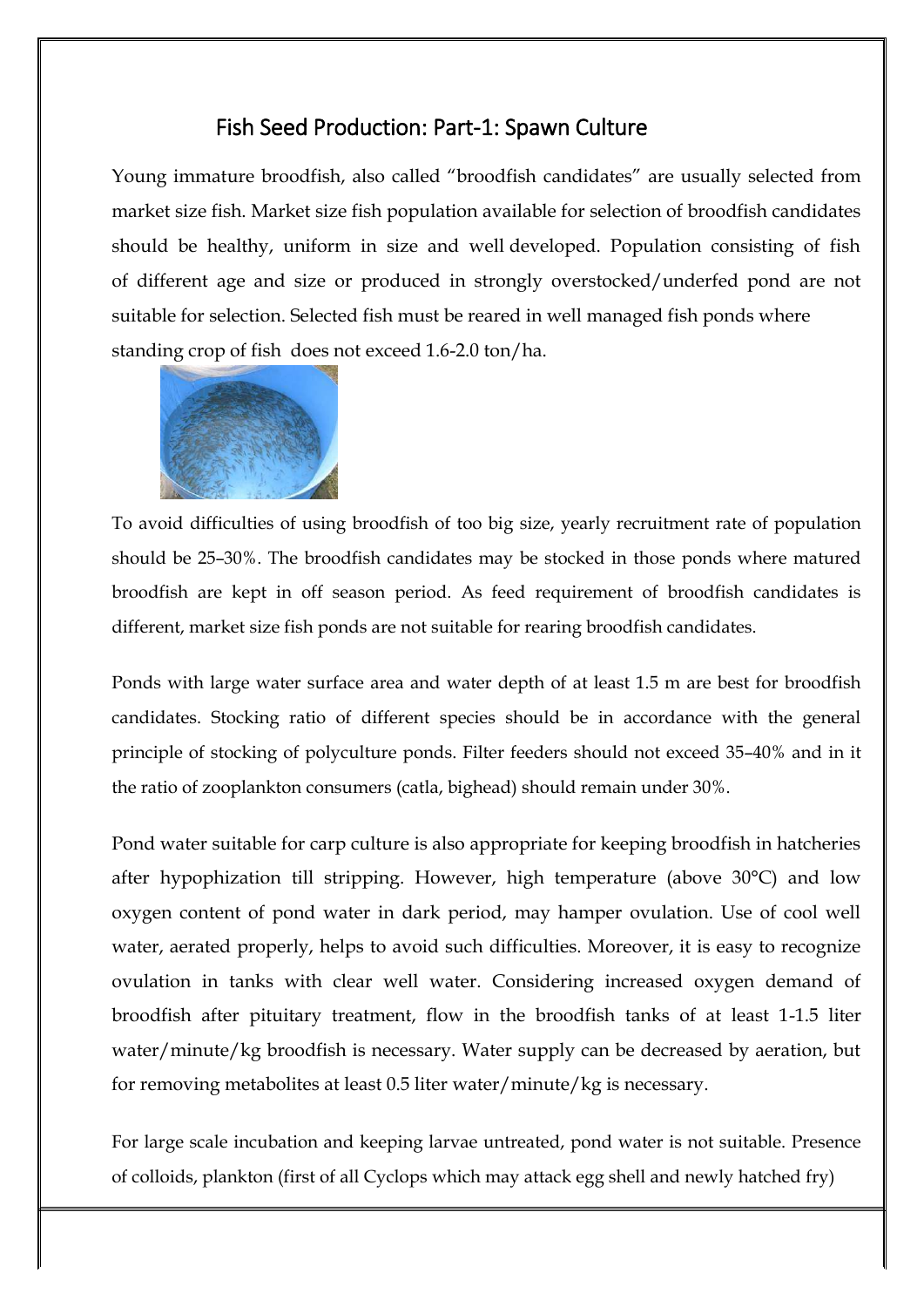and high fluctuation of oxygen, hamper fry production. Higher temperature causes blooming of bacteria, increase in oxygen requirement and metabolite production of fry, deteriorating the environment. To improve those conditions in hatcheries supplied with pond water, pebble filters can be used. Ponds used for hatchery supply of water must be deep enough to avoid increased water temperature. Bottom condition of such ponds should be properly maintained and for that purpose the ponds should be kept dry in off season..

| SI no          | <b>Item Particulars</b>                                                                                                              | Quantity     | Unit         | Rate               | Amount   |  |  |
|----------------|--------------------------------------------------------------------------------------------------------------------------------------|--------------|--------------|--------------------|----------|--|--|
|                |                                                                                                                                      |              |              |                    | (in Rs.) |  |  |
|                | <b>Fixed Capital</b>                                                                                                                 |              |              |                    |          |  |  |
|                | Breeding pool 6m diameter (1no.) incubation chambers<br>(1.5 m dia,6 nos) & egg collection chamber(2.5 X 1 X0.75<br>m,1no.) and shed | $\mathbf{1}$ | unit         | 200000             | 200000   |  |  |
|                | Overhead Tank (capacity 20,000 L) and accessories                                                                                    | $\mathbf{1}$ | unit         | 100000             | 100000   |  |  |
|                | Brood Stock and water intake ponds (0.5 ha)                                                                                          | $\mathbf{1}$ | ha           | 150000             | 150000   |  |  |
|                | Water pumps and accessories (Electric/Diesel 5HP)                                                                                    | $\mathbf{1}$ | <b>Unit</b>  | 40000              | 40000    |  |  |
|                |                                                                                                                                      |              |              |                    | 490000   |  |  |
| $\mathbf{A}$   | <b>Variable Cost</b>                                                                                                                 |              |              |                    |          |  |  |
| $\mathbf{1}$   | Prospective Brood Fish                                                                                                               | 1200         | kg           | 40                 | 48000    |  |  |
| $\overline{2}$ | <b>Fuel for Diesel Pump</b>                                                                                                          | $\mathbf{1}$ | unit         | 20000              | 20000    |  |  |
| 3              | Disinfectants including agents                                                                                                       | $\mathbf{1}$ | nos.         | 15000              | 15000    |  |  |
| 4              | Workers (6 workers for 3 months)                                                                                                     | 18           | man<br>month | 3000               | 54000    |  |  |
| 5              | Miscellaneous                                                                                                                        | $1\,$        | unit         | 10000              | 10000    |  |  |
|                |                                                                                                                                      |              |              | <b>Sub Total</b>   | 147000   |  |  |
| B              | <b>Total Cost (B)</b>                                                                                                                |              |              |                    |          |  |  |
| $\mathbf{1}$   | <b>Variable Cost</b>                                                                                                                 |              |              |                    | 147000   |  |  |
| $\overline{2}$ | Depreciation on Fixed Capital Yearly                                                                                                 | 10%          |              |                    | 49000    |  |  |
| 3              | interest on Fixed Capital (yearly)                                                                                                   | 12%          | annually     |                    | 58800    |  |  |
|                |                                                                                                                                      |              |              | <b>Grand Total</b> | 254800   |  |  |
| $\mathsf{C}$   | Gross Income (A)                                                                                                                     |              |              |                    |          |  |  |
|                | Sale of Spent Brood                                                                                                                  | 1000         | kg           | 55                 | 55000    |  |  |
| $\mathbf{1}$   | From Sale of spawn                                                                                                                   | 50000000     | nos.         | 0.006              | 300000   |  |  |
|                |                                                                                                                                      |              |              | Total              | 355000   |  |  |
|                | Net Income (A-B)                                                                                                                     |              |              |                    |          |  |  |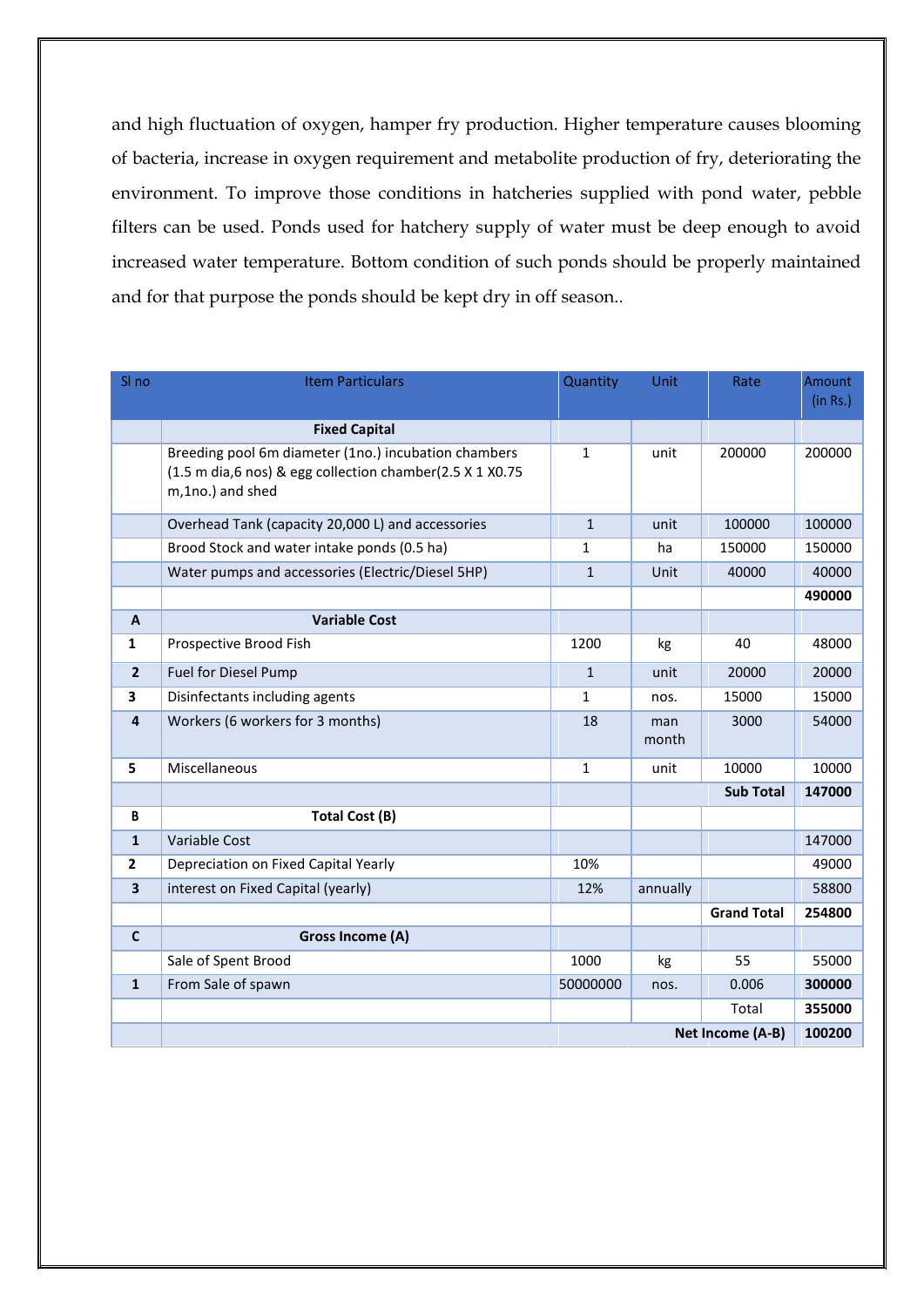|   | <b>Breakeven Analysis</b>         |          |                   |          |          |                   |  |  |
|---|-----------------------------------|----------|-------------------|----------|----------|-------------------|--|--|
| # | <b>Cost Item</b>                  | Year 2   | Year <sub>3</sub> | Year 4   | Year 5   | Year <sub>6</sub> |  |  |
| A | <b>Sales</b>                      | 355000   | 355000            | 355000   | 355000   | 355000            |  |  |
|   |                                   |          |                   |          |          |                   |  |  |
| B | <b>Variable Cost</b>              | 147000   | 147000            | 147000   | 147000   | 147000            |  |  |
| C | <b>Total Variable Cost</b>        | 147000   | 147000            | 147000   | 147000   | 147000            |  |  |
|   |                                   |          |                   |          |          |                   |  |  |
| D | <b>Gross Profit</b>               | 208000   | 208000            | 208000   | 208000   | 208000            |  |  |
|   |                                   |          |                   |          |          |                   |  |  |
|   | <b>Profit Before Depreciation</b> | 208000   | 208000            | 208000   | 208000   | 208000            |  |  |
|   | Depreciation                      | 20800    | 20800             | 20800    | 20800    | 20800             |  |  |
|   | <b>Profit Before Interest and</b> | 187200   | 187200            | 187200   | 187200   | 187200            |  |  |
|   | Tax                               |          |                   |          |          |                   |  |  |
|   | Amount paid for Term Loan         | 59623    | 53508             | 47393    | 41278    | 35162             |  |  |
| E | <b>Profit Before Tax</b>          | 127577   | 133692            | 139807   | 145922   | 152038            |  |  |
|   | <b>Provision for Tax</b>          | $\Omega$ | $\Omega$          | $\Omega$ | $\Omega$ | $\Omega$          |  |  |
|   |                                   |          |                   |          |          |                   |  |  |
|   | <b>Net Profit</b>                 | 127577   | 133692            | 139807   | 145922   | 152038            |  |  |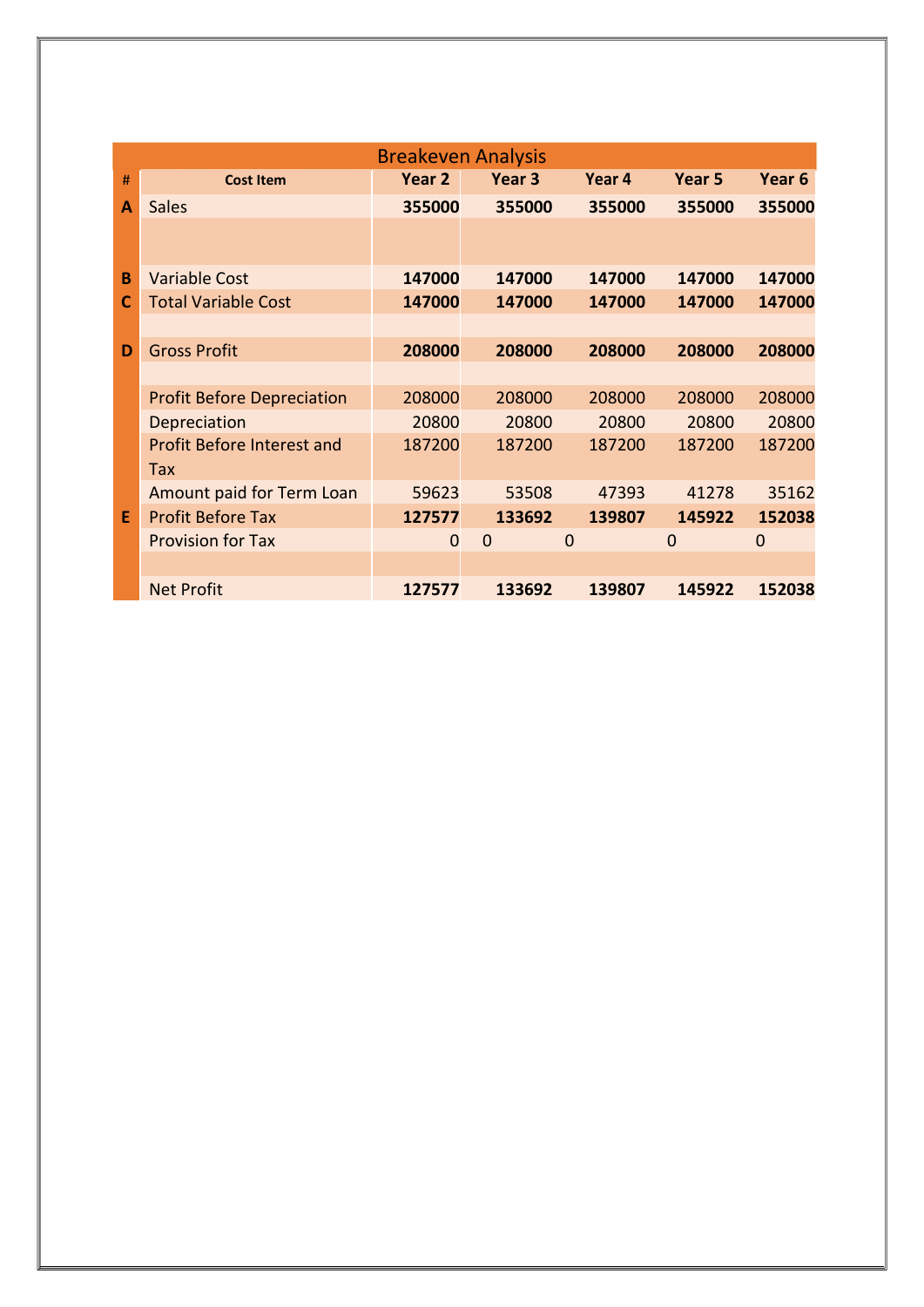## Part-2 : Fry / Fingerling Culture

Fingerlings of about 100 mm are good for stocking in medium-sized ponds where predators have been eliminated. Advanced fingerlings of about 150 mm are best for stocking in seasonal ponds (because they grow fast and can be marketed in 6-8 months) Advanced fingerlings of about 150 mm are also good for large ponds and tanks and Medium Irrigation Projects (MIPs) where competitors and



predators are present in good numbers (because they can better escape predation). Once the fingerlings reach the right size they can be sold. After making arrangements with customers, the fingerlings should be harvested early in the morning and properly conditioned for transport in a hapa. Fingerlings are active. Any mishandling will easily result in heavy mortality. Like fry, fingerlings can be transported in polythene bags 1/3 full of water and 2/3 oxygen but this is expensive and only a limited number can be packed per container.

| SI <sub>no</sub>        | <b>Item Particulars</b>                                | <b>Quantity</b> | <b>Unit</b>  | Rate                  | <b>Amount</b><br>(in Rs.) |
|-------------------------|--------------------------------------------------------|-----------------|--------------|-----------------------|---------------------------|
| A                       | <b>Variable Cost</b>                                   |                 |              |                       |                           |
| 1                       | Pond Lease                                             | $\mathbf{1}$    | unit         | 10000                 | 10000                     |
| $\overline{2}$          | Bleaching Powder(10ppm chlorine)                       | 1               | unit         | 2500                  | 2500                      |
| 3                       | Fry                                                    | 5000000         | nos.         | 0.006                 | 30000                     |
| 4                       | Manures, Fertilizers and Lime                          | 1               | unit         | 8000                  | 8000                      |
| 5                       | Supplementary feed (rice bran,<br>Ground nut oil cake) | 750             | kg           | 12                    | 9000                      |
| 6                       | Wages (man days@ Rs 125)                               | 100             | man<br>days  | 125                   | 12500                     |
| $\overline{\mathbf{z}}$ | Miscellaneous                                          | 1               | 5000<br>unit |                       | 5000                      |
|                         |                                                        |                 |              | <b>Sub Total</b>      | 77000                     |
| В                       | Total Cost (B)                                         |                 |              |                       | 0                         |
| $\mathbf{1}$            | <b>Variable Cost</b>                                   |                 |              |                       | 77000                     |
| $\mathbf{2}$            | interest on Recurring Expenditure<br>(monthly)         | 12%             | annually     |                       | 770                       |
|                         |                                                        |                 |              | Grand<br><b>Total</b> | 77770                     |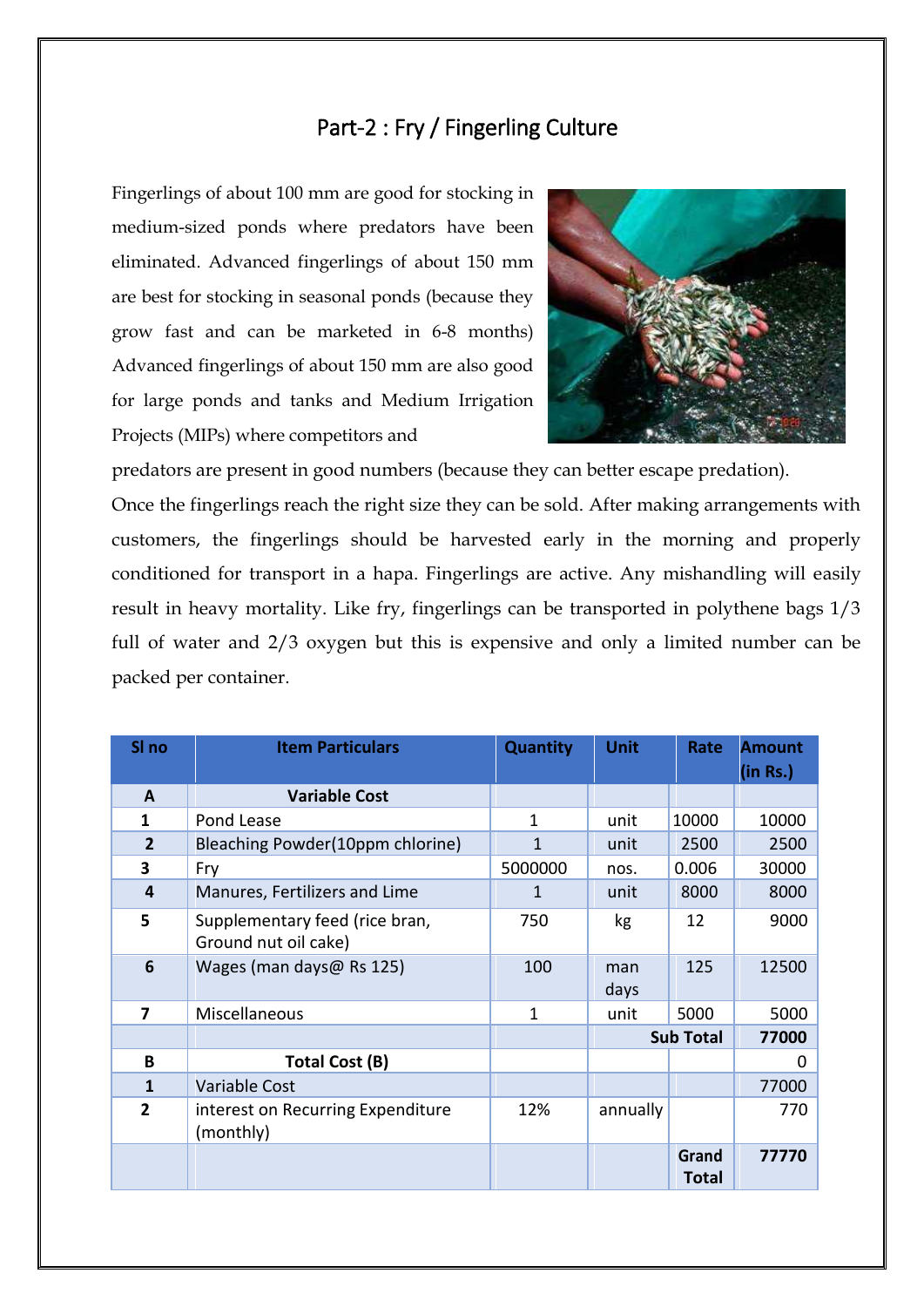| Gross Income (A) |         |                  |      |        |
|------------------|---------|------------------|------|--------|
| From Sale of Fry | 1750000 | nos.             | 0.08 | 140000 |
|                  |         | Net Income (A-B) |      | 62230  |

|      |                         | <b>Breakeven Analysis</b>                              |                   |              |                   |       |          |        |                  |  |                   |
|------|-------------------------|--------------------------------------------------------|-------------------|--------------|-------------------|-------|----------|--------|------------------|--|-------------------|
| $\#$ |                         | <b>Cost Item</b>                                       | Year <sub>2</sub> |              | Year <sub>3</sub> |       |          | Year 4 | Year 5           |  | Year <sub>6</sub> |
| Α    | Sales                   |                                                        | 140000            |              | 140000            |       |          | 140000 | 140000           |  | 140000            |
|      |                         |                                                        |                   |              |                   |       |          |        |                  |  |                   |
| В    |                         | Variable Cost                                          | 77000             |              |                   | 77000 |          | 77000  | 77000            |  | 77000             |
| C    |                         | <b>Total Variable Cost</b>                             | 77000             |              |                   | 77000 |          | 77000  | 77000            |  | 77000             |
|      |                         |                                                        |                   |              |                   |       |          |        |                  |  |                   |
| D    |                         | <b>Gross Profit</b>                                    | 63000             |              |                   | 63000 |          | 63000  | 63000            |  | 63000             |
|      |                         |                                                        |                   |              |                   |       |          |        |                  |  |                   |
|      |                         | <b>Profit Before Depreciation</b>                      | 63000             |              |                   | 63000 |          | 63000  | 63000            |  | 63000             |
|      |                         | Depreciation                                           | 6300              |              |                   | 6300  |          | 6300   | 6300             |  | 6300              |
|      | Tax                     | Profit Before Interest and                             | 56700             |              |                   | 56700 |          | 56700  | 56700            |  | 56700             |
|      |                         | Amount paid for Term Loan                              | 13999             |              |                   | 13065 |          | 12132  | 11199            |  | 10265             |
| E    |                         | <b>Profit Before Tax</b>                               | 42701             |              |                   | 43635 |          | 44568  | 45501            |  | 46435             |
|      |                         | Provision for Tax                                      | $\overline{0}$    |              |                   |       |          |        |                  |  |                   |
|      | <b>Net Profit</b>       |                                                        | 42701             | 43635        |                   |       |          | 44568  | 45501            |  | 46435             |
|      | <b>IRR</b>              |                                                        | 49%               |              |                   |       |          |        |                  |  |                   |
|      | SI no                   | <b>Item Particulars</b>                                |                   |              | Quantity          |       | Unit     |        | Rate             |  | <b>Amount</b>     |
|      |                         |                                                        |                   |              |                   |       |          |        |                  |  | (in Rs.)          |
|      | A                       | <b>Variable Cost</b>                                   |                   |              |                   |       |          |        |                  |  |                   |
|      | $\mathbf{1}$            | <b>Pond Lease</b>                                      |                   | $\mathbf{1}$ |                   |       | unit     |        | 10000            |  | 10000             |
|      | $\overline{2}$          | <b>Bleaching Powder(10ppm</b><br>chlorine)             |                   | $\mathbf{1}$ |                   |       | unit     |        | 2500             |  | 2500              |
|      | $\overline{\mathbf{3}}$ | Fry                                                    |                   | 300000       |                   |       | nos.     |        | 0.08             |  | 24000             |
|      | 4                       | Manures, Fertilizers and Lime                          |                   | 1            |                   |       | unit     |        | 3500             |  | 3500              |
|      | 5                       | Supplementary feed (rice bran<br>,Ground nut oil cake) |                   | 5            |                   |       | tones    |        | 11000            |  | 55000             |
|      | 6                       | Wages (man days@ Rs 125)                               |                   | 100          |                   |       | man days |        | 125              |  | 12500             |
|      | $\overline{7}$          | Miscellaneous                                          |                   | $\mathbf{1}$ |                   |       | unit     |        | 3000             |  | 3000              |
|      |                         |                                                        |                   |              |                   |       |          |        | <b>Sub Total</b> |  | 110500            |
|      | $\mathbf B$             | Total Cost (B)                                         |                   |              |                   |       |          |        |                  |  | 0                 |
|      |                         | Variable Cost                                          |                   |              |                   |       |          |        |                  |  | 110500            |
|      |                         | interest on Recurring                                  |                   | 12%          |                   |       | annually |        |                  |  | 3315              |
|      |                         | Expenditure (quarterly)                                |                   |              |                   |       |          |        |                  |  |                   |
|      |                         |                                                        |                   |              |                   |       |          |        | Grand            |  | 113815            |
|      |                         |                                                        |                   |              |                   |       |          |        | <b>Total</b>     |  |                   |